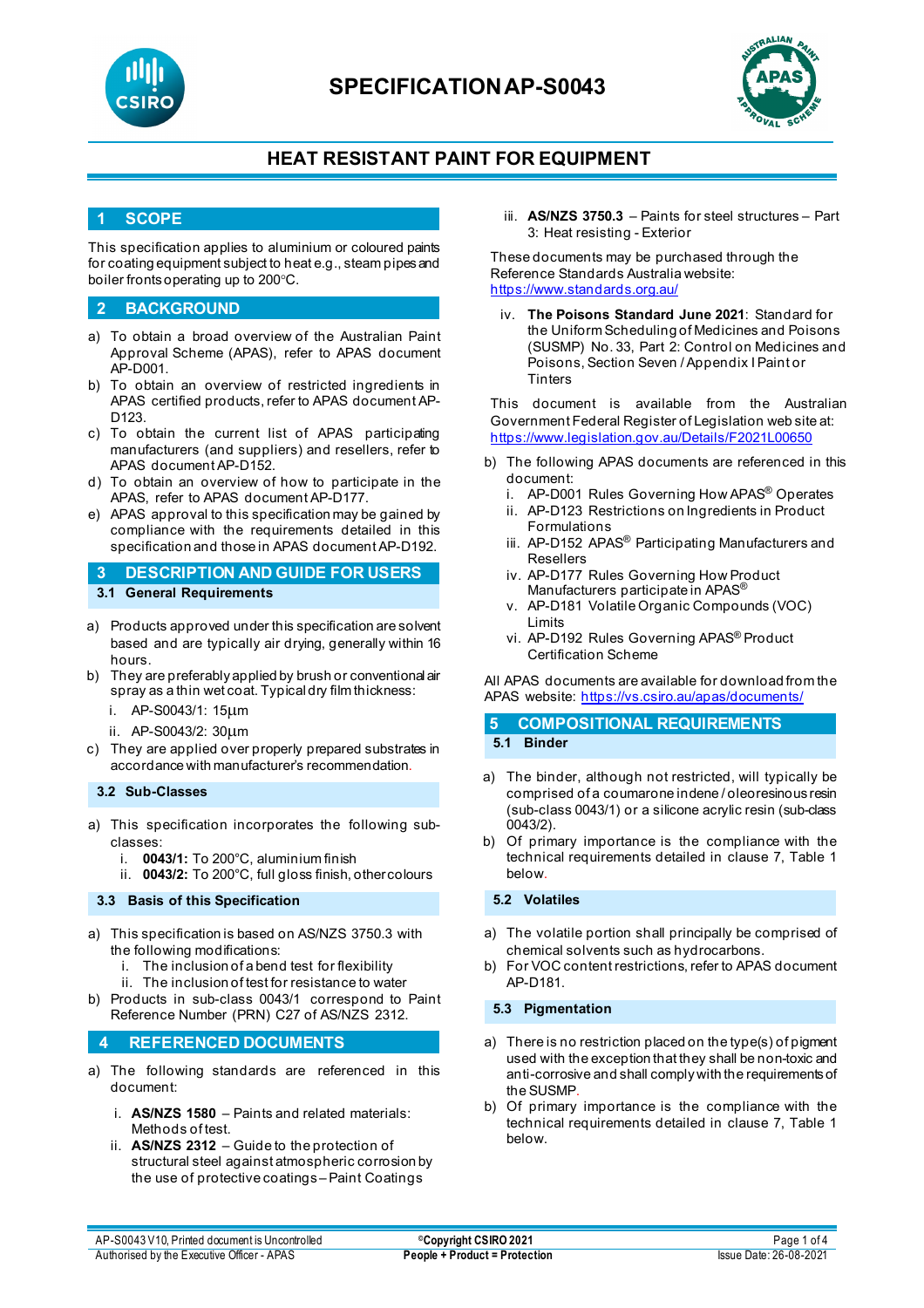



## **HEAT RESISTANT PAINT FOR EQUIPMENT**

#### **5.4 Colour**

a) Sub-class 0043/1 products are only available in a silver colour and sub-class 0043/2 products are available in a limited range of colours.

#### **6 PRODUCT APPROVAL REQUIREMENTS 6.1 General Requirements**

a) The product and its application for approval shall comply with the relevant requirements of APAS document AP-D192 during the life of the approval.

### **6.2 Technical Requirements**

- a) The product shall comply with **all** the requirements of clause 7, Table 1 below.
- b) Subject to compliance with all the requirements of this specification, the level of Approval appropriate to the application shall be given to the system.

**6.3 Health and Safety Requirements**

- a) The manufacturer's Safety Data Sheet (SDS) must be studied closely prior to using the product and complied with during use of the product.
- b) Products intended for sale in Australia shall comply with all the requirements of the SUSMP. Products intended for sale in other countries shall comply with all local WHS and environmental requirements.
- c) The product shall comply with all requirements of clause 6.3 and 6.4 of APAS document AP-D192.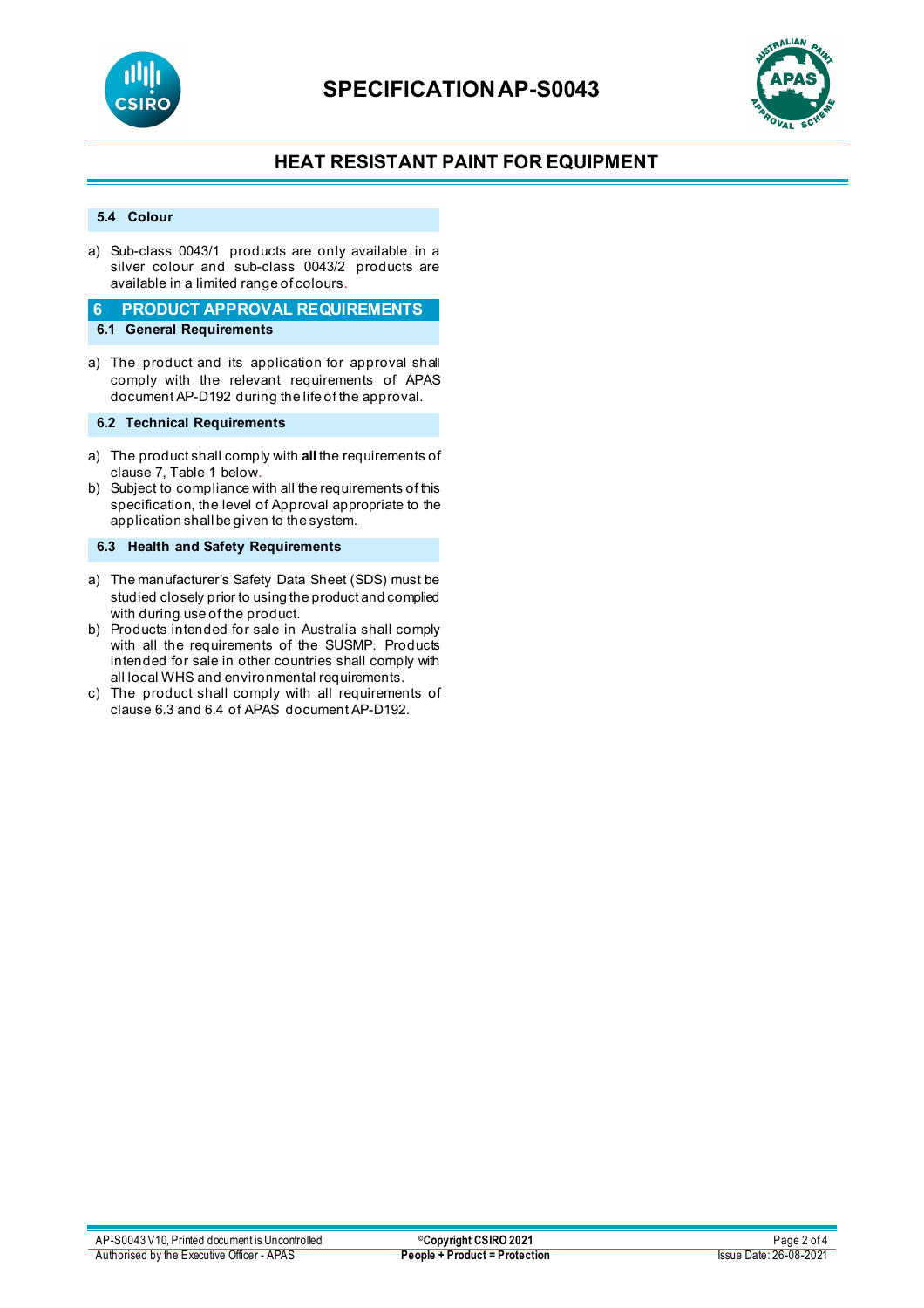

# **SPECIFICATIONAP-S0043**



## **HEAT RESISTANT PAINT FOR EQUIPMENT**

# **7 TABLE 1: PERFORMANCE PROPERTIES**

| <b>TEST</b>                 | <b>AS/NZS</b><br>1580<br><b>METHOD</b> | <b>REQUIREMENTS</b>                                                                                                                                                                                                                                   |
|-----------------------------|----------------------------------------|-------------------------------------------------------------------------------------------------------------------------------------------------------------------------------------------------------------------------------------------------------|
| <b>General Requirements</b> | AS/NZS<br>3750.3                       | Shall comply with all the requirements of clause 2 Materials<br>Requirements.<br>All results shall be reported.                                                                                                                                       |
| <b>Bend Test</b>            | 402.1                                  | When a film of dry film build as specified in clause 3.1 b) above,<br>which has been allowed to cure for 7 days at routine conditions in<br>accordance with AS/NZS 1580.101.1, is bent over a 6mm mandrel,<br>there shall be no cracking in the film. |
| Resistance to Water         | 455.1<br>403.1                         | No blistering or change in appearance.<br>Scratch resistance shall not be less than 600g.                                                                                                                                                             |
| Colour - Visual Comparison  | 601.1                                  | Approximate match.                                                                                                                                                                                                                                    |
| Specular Gloss              | 602.2                                  | To be within the range:<br>0043/1: Not specified<br>0043/2: $> 85$ at 60 $^{\circ}$                                                                                                                                                                   |
| VOC Content                 | <b>APAS</b><br>AP-D181                 | Refer to APAS document AP-D181 for method and limits.<br>If the APAS specification is not listed on AP-D181, a declaration<br>$\bullet$<br>of VOC content is still required.                                                                          |